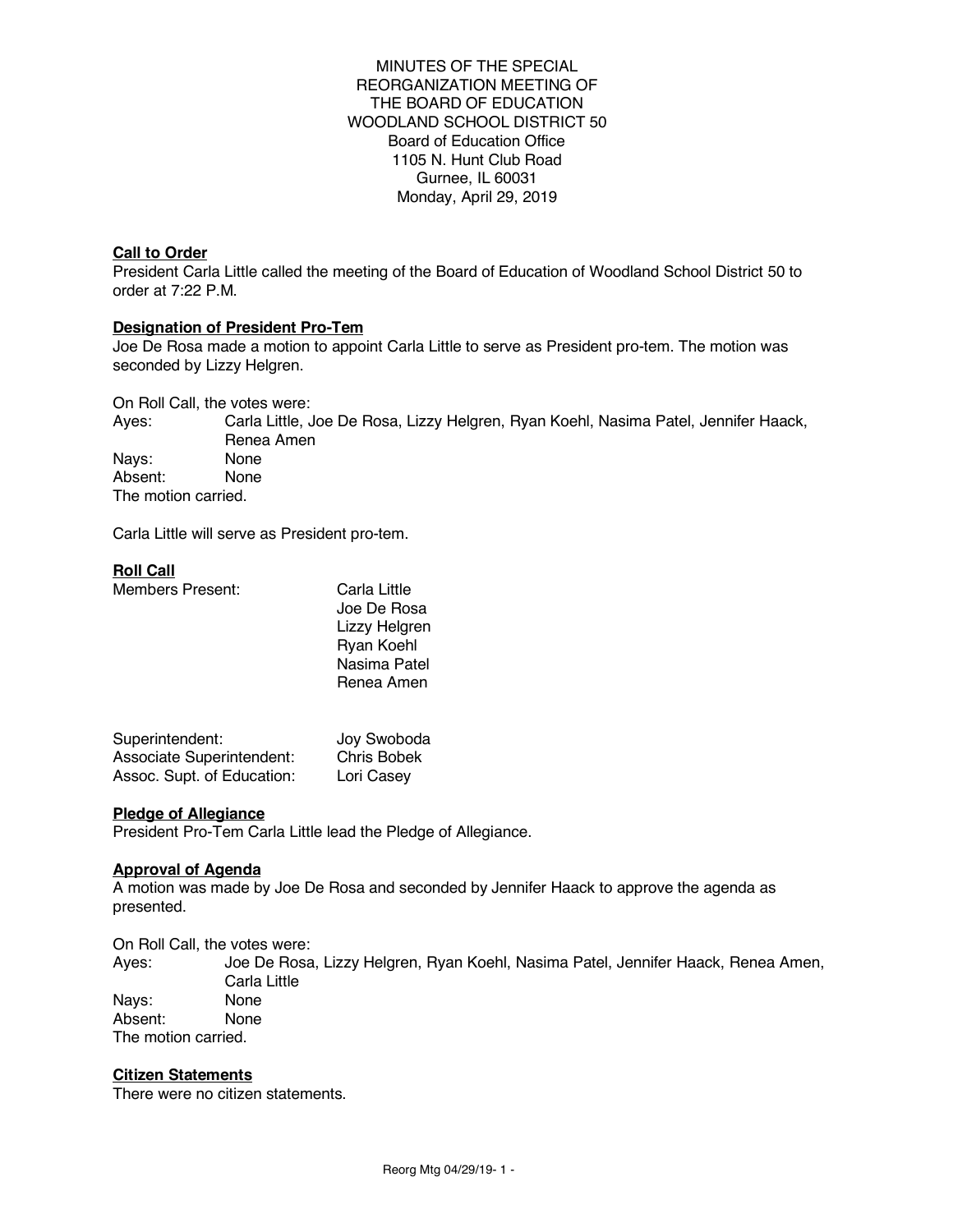# **Reorganization of School Board**

## **A. Election of Permanent Officers**

1. Office of President

President Pro-Tem, Carla Little entertained nominations for Board President to serve for a two-year term.

Joseph De Rosa nominated Carla Little to serve as President. Carla Little accepted the nomination.

After hearing no more nominations, the nominations were closed.

President Pro-Tem, Carla Little being the only candidate nominated for the office of President, recognized and declared Carla Little elected by acclamation and directed the recording secretary to record said declaration in the official minutes.

# 2. Office of Vice President

Liz Helgren nominated Joe De Rosa to serve as Vice President. Joe De Rosa accepted the nomination.

After hearing no more nominations, the nominations were closed.

Joe De Rosa being the only candidate nominated for the office of Vice President, President, Carla Little declared him elected by acclamation and directed the recording secretary to record said declaration in the official minutes.

# 3. Secretary

Renea Amen nominated Liz Helgren to serve as Secretary. Liz Helgren accepted the nomination.

After hearing no more nominations, the nominations were closed.

Liz Helgren being the only candidate nominated for the office of Secretary, President, Carla Little declared her elected by acclamation and directed the recording secretary to record said declaration in the official minutes.

# **B. Establishment of Regular Meeting Time, Date and Place**

A motion was made by Carla Little and seconded by Joe De Rosa to establish the regular meeting date of the Woodland School District be held on the fourth Thursday of each month with closed session beginning at 6:00 PM at the Educational Support Center, 1105 N Hunt Club Road in Gurnee beginning in July 2019.

On Roll Call, the votes were:

Ayes: Lizzy Helgren, Ryan Koehl, Nasima Patel, Jennifer Haack, Renea Amen, Carla Little, Joe De Rosa Nays: None Absent: None

The motion carried.

## **Move to Enter in Closed session**

A motion was made by Carla Little and seconded by Joe De Rosa to enter into closed session at 7:49 PM

On Roll Call, the votes were:

Ayes: Ryan Koehl, Nasoma Patel, Jennifer Haack, Renea Amen, Carla Little, Joe De Rosa, Lizzy Helgren Navs: Absent: None The motion carried.

## **Return to Open Session**

A motion was made by Joe De Rosa and seconded by Jennifer Haack to return to open session at 8:13 PM.